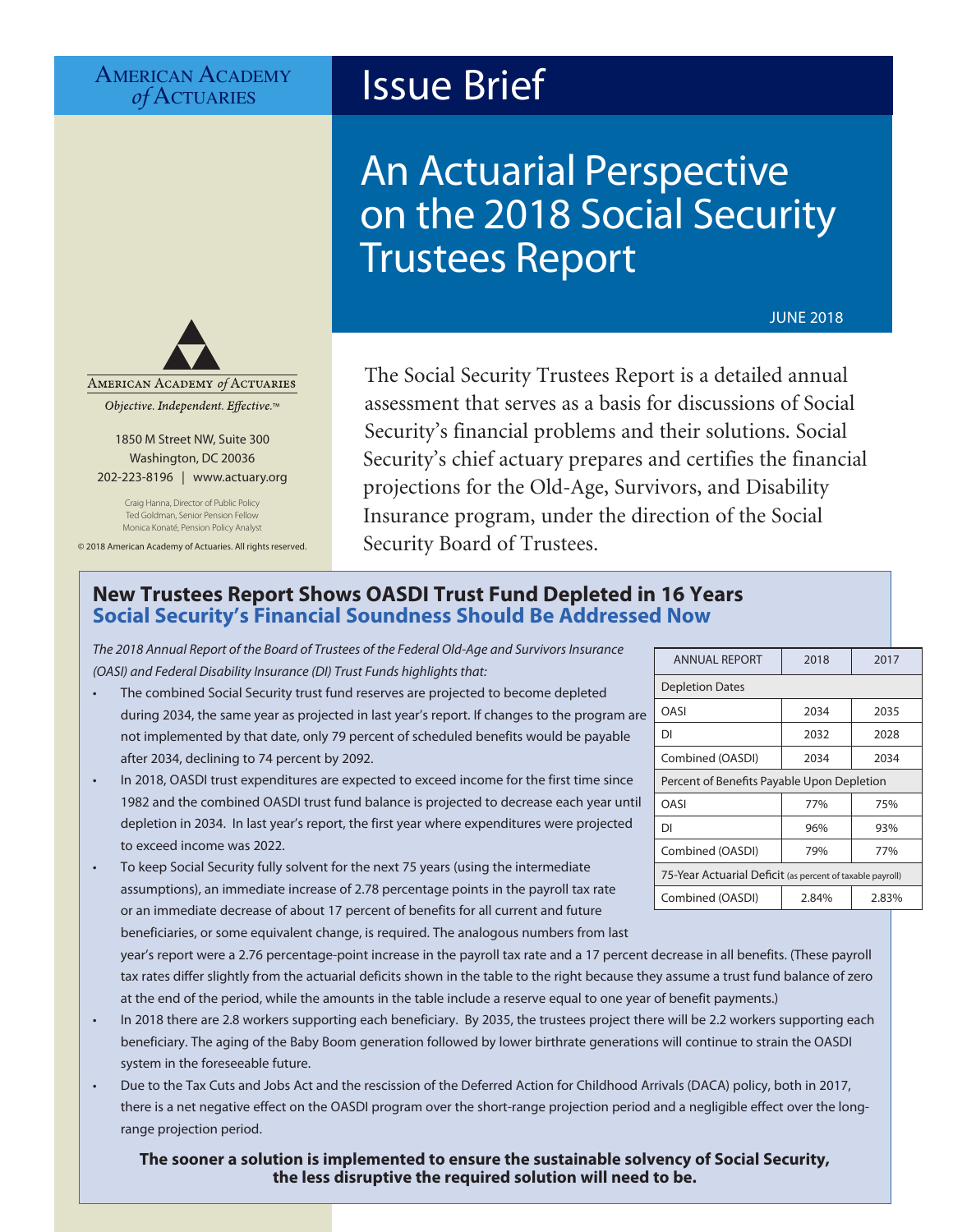Because future events are inherently uncertain, the report contains three 75-year financial projections to illustrate a broad range of possible outcomes. These projections, each based on a different set of assumptions, are referred to as intermediate, low-cost, and high-cost. The report also provides a sensitivity analysis for key assumptions and a projection based on a probability model (i.e., a stochastic forecast). The trustees consider the intermediate projection to be their best estimate. **All information in this issue brief is based on the intermediate projection, unless otherwise noted.**

When trust fund reserves are depleted, tax income will be sufficient to provide about 75% to 80% of the scheduled benefits. The Social Security Trustees Report quantifies the value of the benefit and/or tax changes required to restore actuarial balance. Any changes would require congressional action. Failure to act would likely cause a delay in some benefit payouts, which, if not corrected by subsequent congressional action, could result in benefit reductions. However, it should be noted that there is no precedent and no legislative guidance for what would happen if reserves are fully depleted.

## **Overview of Financial Status**

The report provides separate measures and tests for solvency in the short range and in the long range. Our discussion of the short-range estimate includes details about the progression of the financial status from last year to this year. Our discussion of the long-range estimate includes an analysis detailing the conclusion that income will not be sufficient to pay for scheduled benefits in the long run. The two periods (short-range and long-range) are discussed separately below.

#### **Short-Range Estimates, 2018–2027**

Short-range financial adequacy is measured separately for the Old-Age and Survivors Insurance (OASI) and the Disability Insurance (DI) programs, as well as for the combined Old-Age and Survivors Insurance and Disability Insurance (OASDI) trust funds. The trustees have adopted a test for short-range financial adequacy<sup>1</sup> based on projected trust fund ratios. (A trust fund ratio is the ratio of the trust fund assets at the beginning of the year to the benefits payable during the year.) The OASI fund and the combined OASDI fund meet the short-range financial adequacy test while the DI fund fails the test.

Social Security's short-range OASDI financial projection is worse than the projection made a year ago. The OASDI trust fund ratio is expected to drop from 288 percent at the beginning of the projection period to 137 percent in the 10<sup>th</sup> year of the projection period. Last year, the projected OASDI fund ratio in the  $10<sup>th</sup>$  year was 165 percent. The total change in the projected 10<sup>th</sup>-year trust fund ratio is a decline of 28 percentage points (165 percent declining to 137 percent). Moving the short-range estimate period one year forward alone caused a decline of 18 percentage points. A reconciliation of the changes in the projected 10<sup>th</sup>-year trust fund ratio from last year to this year is as follows:

- Moving the short-range estimate period forward one year reduced the fund ratio by 18 percentage points.
- Changes in economic data and assumptions reduced the fund ratio by 16 percentage points.
- Effect of Tax Cuts and Jobs Act of 2017 and assumed discontinuance of the Deferred Action for Childhood Arrivals (DACA) policy reduced the fund ratio by 5 percentage points.

1 The test of short-range financial adequacy for a trust fund is met if, based on the intermediate assumptions, (1) the estimated trust fund ratio is at least 100 percent at the beginning of the period and remains at or above 100 percent throughout the 10-year short-range period or (2) the ratio is initially less than 100 percent, reaches at least 100 percent within five years (without reserve depletion at any time during this period) and remains at or above 100 percent throughout the remainder of the 10-year short-range period.

**Members of the Social Security Committee include: Janet Barr, MAAA, ASA—***chairperson***; Robert Alps, MAAA, ASA; Douglas Eckley, MAAA; Gordon Enderle, MAAA, FSA, EA; Ronald Gebhardtsbauer, MAAA, FSA, EA; Amy Kemp, MAAA, ASA, EA; Jeffrey Leonard, MAAA, FSA, EA; Leslie Lohmann, MAAA, FSA, FCIA, EA, ECA; Gerard Mingione, MAAA, FSA, CERA, EA; Jeffery M. Rykhus, MAAA, FSA; and Joan Weiss, MAAA, FSA, EA.**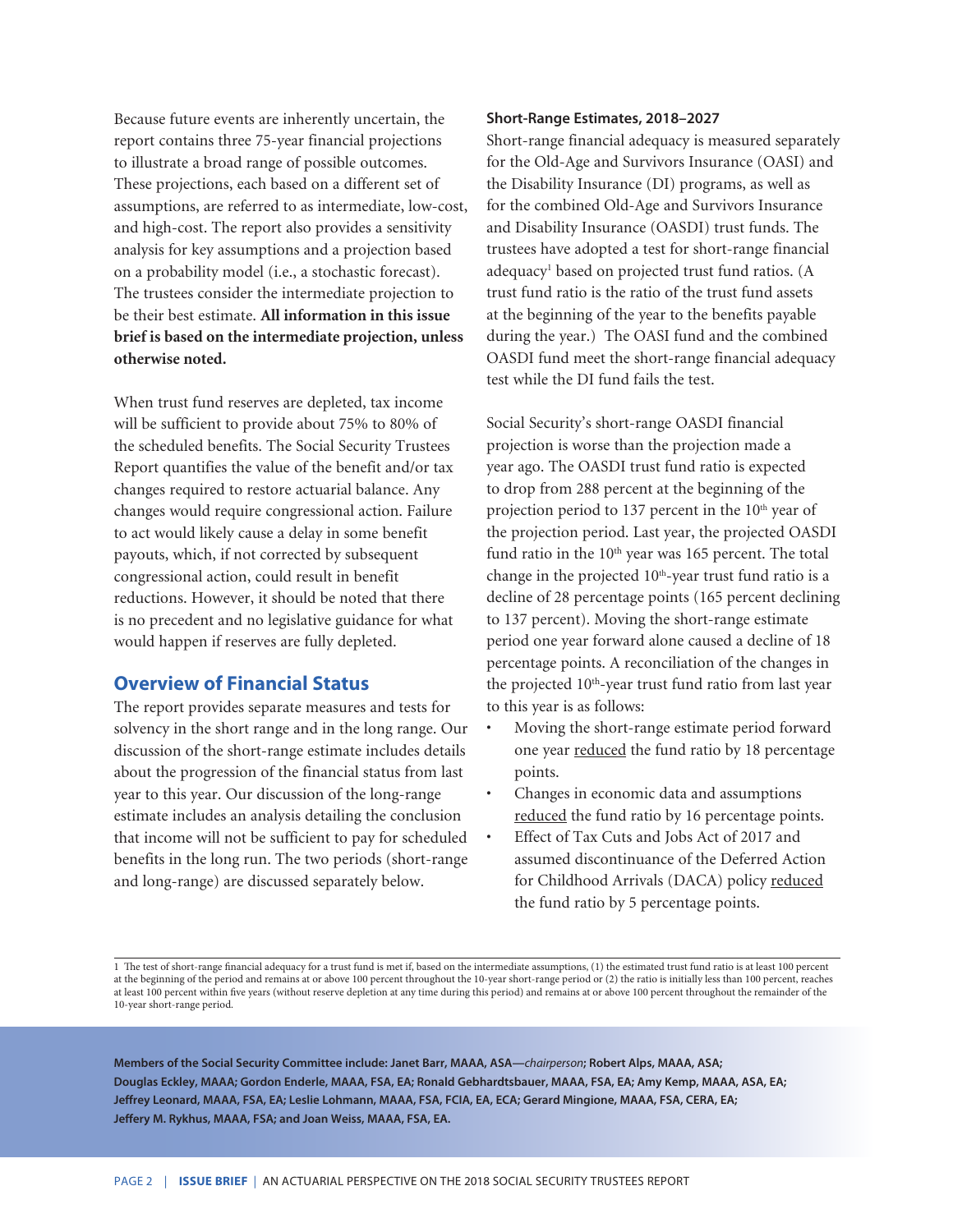

#### **FIGURE 1: OASDI TRUST FUND CASH FLOW (INCOME MINUS BENEFITS/EXPENSES)**

- Changes in demographic data and assumptions increased the fund ratio by 2 percentage points.
- Changes in programmatic data and assumptions increased the fund ratio by 9 percentage points.

#### **Trust Fund Asset Reserves**

Any excess of tax income over outgo is recorded as an asset reserve of the Social Security trust funds. These trust fund asset reserves are held in special U.S. Treasury securities that totaled \$2.9 trillion at the end of 2017 and represent the government's commitment to repay the borrowed funds whenever Social Security needs the money. For the first time since 1982, trust fund asset reserves are expected to decrease during the next year. Trust assets are projected to decrease by \$1.7 billion during 2018 (total income including earnings on trust fund assets is projected to be less than benefit payments during 2018) and then are projected to continue to decline throughout the remainder of the short-range estimate period and beyond.

#### **Income and Cost**

Figure 1 above shows the excess/(deficit) of income over cost since 1975. The excess of income over cost has created the current \$2.9 trillion in trust fund asset reserves. Starting in 2018, the OASDI trust fund is projected to begin a decline until exhaustion. The current Social Security Trustees Report projects the OASDI trust fund to be depleted in 2034 under the intermediate assumptions.

#### **Long-Range Estimates, 2018–2092**

Long-range estimates are based on a 75-year projection that covers the future lifetimes of nearly all current participants (those paying payroll taxes and those already retired) along with future expected participants in the program. The estimates show that, beginning in 2034, trust fund asset reserves are projected to be depleted and the system is expected to revert to a fully pay-as-you-go (PAYGO) system. This date is the same as shown in last year's report. After reserves are depleted in 2034, Social Security income will be sufficient to pay 79 percent of scheduled benefits initially. This ratio decreases to 74 percent by 2092.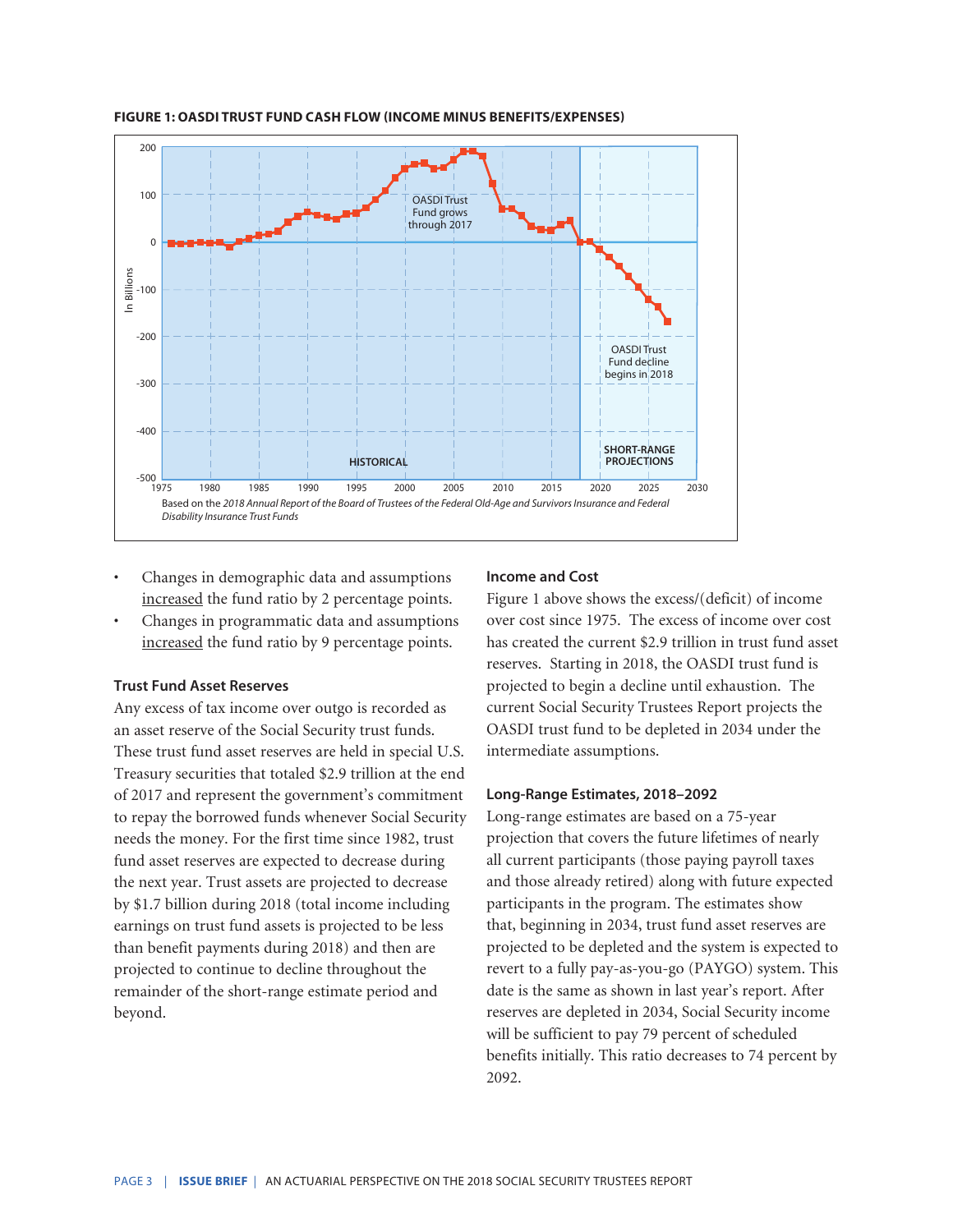

**FIGURE 2: PROJECTED ANNUAL COST AND TAX INCOME AS A PERCENTAGE OF TAXABLE PAYROLL**

The net annual amounts of income (excluding interest) to, and outgo from, Social Security are expressed in the Trustees Report as percentages of taxable payroll. These percentages are known respectively as the **income rate** and **cost rate.** During the long-range estimate period of 2018–2092, the income rate will increase (due to taxation of Social Security benefits) from 12.6 percent to 13.4 percent of annual taxable payroll. The cost rate, meanwhile, will rise from 13.8 percent to 17.8 percent of taxable payroll. The difference between these two rates, called the **annual balance,** ranges from a deficit of 1.2 percent to a deficit of 4.4 percent of taxable payroll during the period from 2018 to 2092.

The projections show expenditures exceeding noninterest income in every year (as has been the case since 2010) and rising rapidly through 2035 as the Baby Boomers retire. While costs are expected to increase quickly, tax revenue is also expected to grow, but more slowly. After 2035, projected costs are fairly level as a share of both gross domestic product (GDP) and taxable payroll.

**Actuarial balance** conveys the long-range solvency of Social Security in one number. It is the present value over the 75-year projection period of all income less all costs (including the maintenance of a 1-year cost reserve at the end of the 75-year period), divided by the present value of the taxable payroll over the same period. This ratio represents the average annual amount (expressed as a percent of taxable payroll) by which income would need to change to have trust

fund assets equal to one year of scheduled benefits at the end of the 75-year projection period. The actuarial balance worsened, from a negative 2.83 percent to a negative 2.84 percent, from the 2017 to the 2018 Trustees Report. Refer to the appendix for an expanded definition of actuarial balance.

The long-range expected increase in Social Security program costs relative to program income is caused principally by demographic trends. These demographic trends are very well known and are generally referred to as "aging" or, sometimes, as "the aging of America." It is useful to further separate the aging trend into two components:

- (i) macro-aging, which is observed at the population level and refers to a shift in the age distribution of the population caused by the large decrease in birth rates beginning in the mid-1960s (the fertility drop after the large Baby Boom generation); and
- (ii) micro-aging, which can be observed at an individual level and refers to the expected long-term increase in life expectancies caused by individuals living longer, on average, in each succeeding generation.

A third demographic component, which acts to partially offset macro-aging, is net immigration. Because immigrants tend to be younger than the average covered OASDI worker, higher immigration can offset some of the change in the age distribution of the population caused by lower birth rates.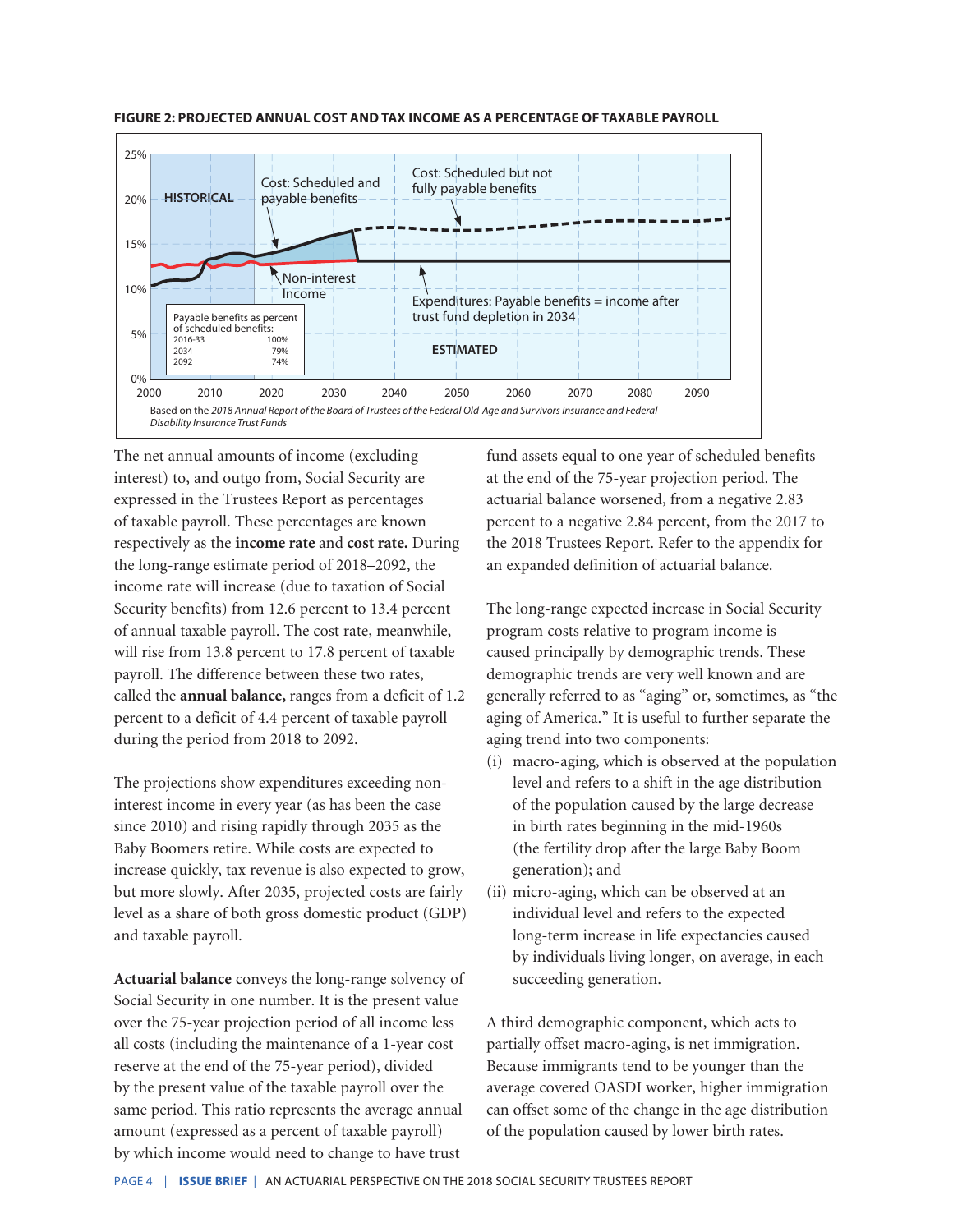The ratio of covered workers to Social Security beneficiaries is expected to decrease significantly from 2.8 in 2017 to 2.2 in 2035, primarily due to macroaging, and then micro-aging will cause the ratio to further decline, albeit more slowly, to 2.0, by the end of the 75-year projection period. This decrease over the projection period of approximately 30 percent is important in a system in which the dollars paid in must equal the dollars paid out—a PAYGO system.

Figure 3 shows the projected growth in the number of Social Security beneficiaries relative to the covered working population, under the three sets of assumptions.

#### **Achieving Sustainable Solvency**

In order to achieve viability of Social Security in the foreseeable future, any modifications to the system should include **sustainable solvency** as a primary goal. Sustainable solvency means that not only will the program be solvent for the next 75 years under the reform methods adopted, but also that the trust fund reserves at the end of the 75-year period will be stable or increasing as a percentage of annual program cost. Refer to the appendix for a more complete explanation of sustainable solvency.

Providing for solvency beyond the next 75 years will require changes to address micro-aging, as beneficiaries will likely be receiving benefits for everlonger periods of retirement.

Regardless of the types of changes ultimately enacted into law, measures to address Social Security's financial condition will best serve the public if implemented sooner rather than later. Some advantages of acting promptly are:

- Announcing changes to Social Security far in advance of implementation gives future beneficiaries time to plan for all aspects of retirement and modify their own financial planning.
- Implementation of program changes can be more gradual and span multiple generations of retirees.
- Public trust in the financial soundness of the Social Security program will improve.

Providing for solvency both during and after the period where the macro-aging trend impacts Social Security requires a timely and thoughtful solution. At the same time that changes address the Baby Boom bulge, consideration should be given to address the ongoing micro-aging trends.

**FIGURE 3: NUMBER OF SOCIAL SECURITY BENEFICIARIES PER 100 WORKERS**

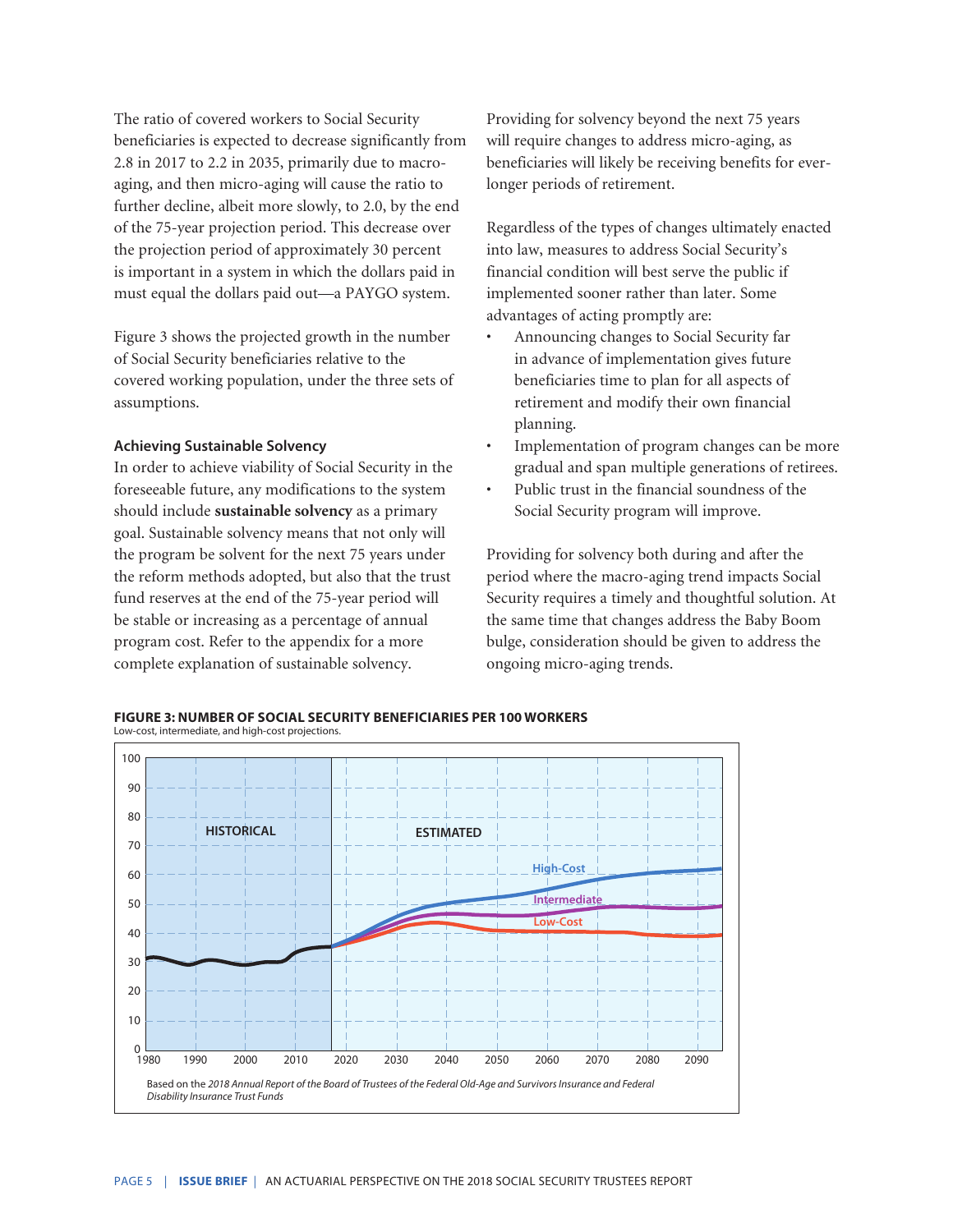# Appendix

# **Measures of Financial Status**

The metrics used by the trustees to present the program's financial status are discussed in more detail below.

#### **Actuarial Balance**

**Actuarial balance** is calculated as the difference between the summarized income rate and the summarized cost rate over a period of years. The summarized income rate is the ratio of any existing trust fund plus the sum of the present value of scheduled tax income for each year of the period to the sum of the present value of taxable payroll for each year of the period. The summarized cost rate is the ratio of the present value of cost for each year of the period, including one year's outgo at the end of the period, to the sum of the present value of taxable payroll for each year of the period. "**Achieving actuarial balance**" means having a non-negative actuarial balance. Table 1 shows the components of actuarial balance.

In the 75-year period, 2018–2092, the actuarial deficit is 2.84 percentage points. The actuarial deficit increased from the comparable figure of 2.83 percentage points a year ago due to a combination of factors, including changes in demographic data and assumptions, changes in economic data and assumptions, and legislative and policy changes.

#### **TABLE 1: LONG-RANGE ACTUARIAL BALANCE**

(percentage of taxable payroll)

An immediate increase of 2.78 percentage points in the payroll tax (from 12.4 percent of payroll to 15.18 percent of payroll), a benefit reduction of about 17 percent, or some combination of the two, would pay all benefits during the period, but would *not* end the period with any trust fund reserve.

The high-cost 75-year projection in the Trustees Report shows a far greater actuarial deficit—6.62 percent of taxable payroll. The low-cost projection is much more favorable, with a small positive actuarial balance for the 75-year period.

#### **Trust Fund Ratios**

The **trust fund ratio**, equal to trust fund assets as a percentage of the following year's cost, is an important measure of short-term solvency. A trust fund ratio of at least 100 percent indicates the ability to cover the expected scheduled benefits and expenses for the next year without any additional income. Figure 4 shows projected trust fund ratios under all three sets of assumptions.

| Period              | Summarized<br>Income Rate | Summarized<br>Cost Rate | <b>Actuarial Balance</b><br>(percentage points) <sup>2</sup> |
|---------------------|---------------------------|-------------------------|--------------------------------------------------------------|
| 25-year (2018-2042) | 14.59%                    | 16.36%                  | $-1.77$                                                      |
| 50-year (2018-2067) | 14.01%                    | 16.45%                  | $-2.45$                                                      |
| 75-year (2018-2092) | 13.84%                    | 16.69%                  | $-2.84$                                                      |

2 The results shown in the Actuarial Balance column may not be equal to the difference between Summarized Income Rate and Summarized Cost Rate because of rounding.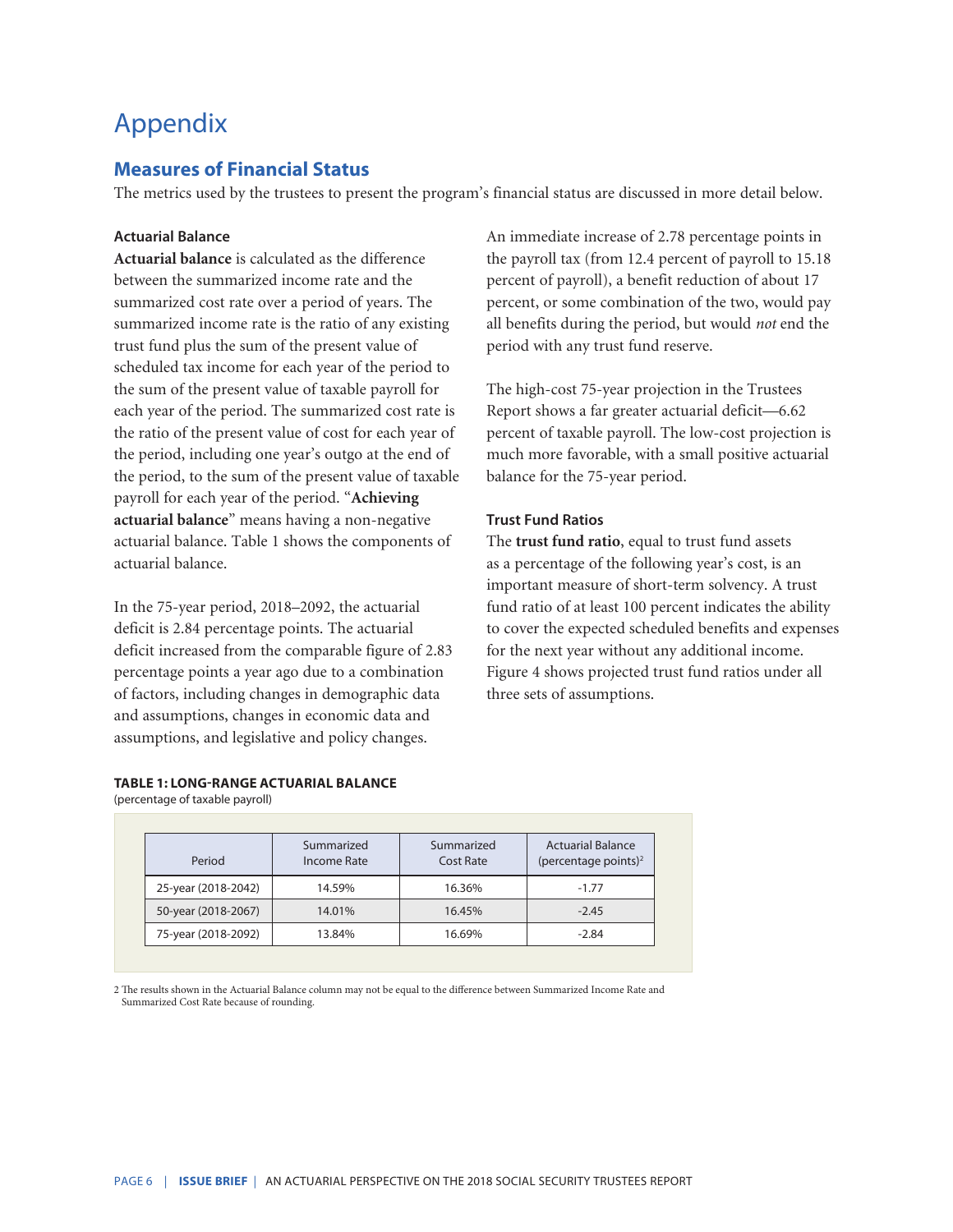#### **FIGURE 4: LONG-RANGE PROJECTIONS OF COMBINED OASDI TRUST FUND RATIO**



As a measure of long-range solvency, the trust fund ratio shows when the program is expected to deplete reserves and become unable to pay full benefits scheduled under current law. Figure 4 illustrates that the combined OASDI trust fund reserve depletion occurs in 2034 under the intermediate projection.

#### **Sustainable Solvency**

**Sustainable solvency** means the program is not expected to deplete reserves any time in the 75-year projection period, and trust fund ratios are expected to finish the 75-year projection period on a stable or upward trend.

Sustainable solvency is a stronger standard than actuarial balance in two ways. First, actuarial balance is based on averages over time, without regard to year-by-year figures that could indicate inability to pay full benefits from trust fund assets at some point along the way. Second, a positive actuarial balance can exist even when trust fund ratios toward the end of the period are trending sharply downward.

Sustainable solvency, in contrast, requires strict yearby-year projected solvency *and* trust fund ratios that are level or trending upward toward the end of the period. For example, following the last major Social Security reform in 1983, the 1983 Trustees Report projected a positive actuarial balance under the intermediate assumptions, but the annual balances

(annual difference between the income rate and the cost rate) were negative and declining at the end of the 75-year period. That report showed a positive actuarial balance but did not show sustainable solvency. As a result, the actuarial balance generally has been declining since then, primarily as a consequence of the passage of time. It is important to note that this result was exactly what the Trustees Report projected in 1983. More than 30 years later, it should be no surprise that large and growing actuarial deficits are now projected at the end of the long-range projection period. Adequate financing beyond 2092, or sustainable solvency, would require larger program changes than needed to achieve actuarial balance.

#### **Unfunded Obligation**

The **unfunded obligation** is another way of measuring Social Security's long-term financial commitment. To compute it, the year-by-year streams of future estimated cost and income are discounted with interest and then summed to obtain their present values. Based on these present values, the general formula for computing the unfunded obligation is:

Present value of future cost (benefits and expenses) *minus* the present value of future income from taxes *minus* current trust fund assets.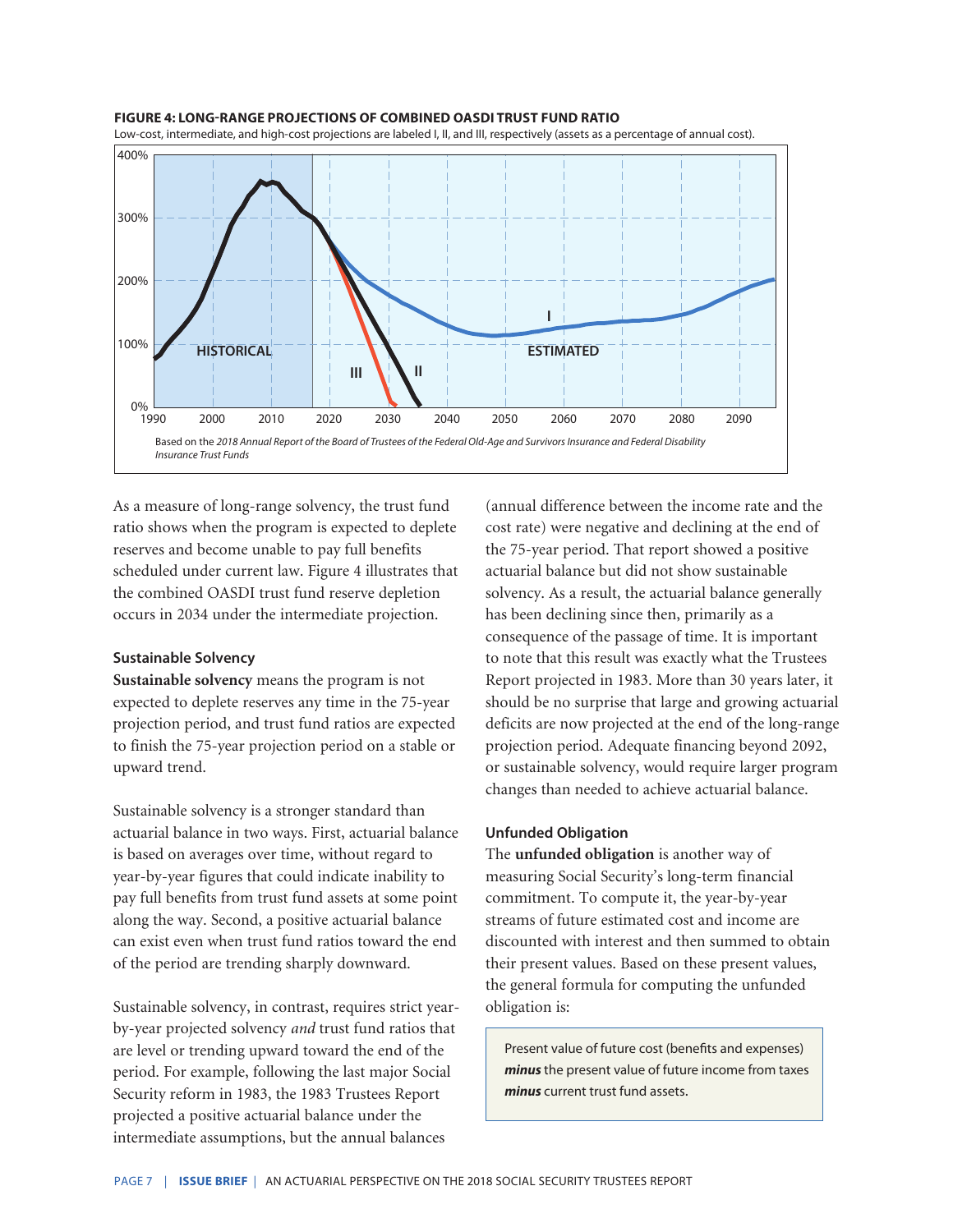|                                                                                     | 10-Year Average<br>of Estimated and<br><b>Historical Values</b> |                                | Long-Range Values       |                             |                                 |
|-------------------------------------------------------------------------------------|-----------------------------------------------------------------|--------------------------------|-------------------------|-----------------------------|---------------------------------|
|                                                                                     |                                                                 | <b>Estimated 2017</b><br>Value | Low-Cost<br>Assumptions | Intermediate<br>Assumptions | High-Cost<br><b>Assumptions</b> |
| Fertility (children per woman)                                                      | 1.89                                                            | 1.80                           | 2.2                     | 2.0                         | 1.8                             |
| Mortality reduction (assumed<br>average annual decrease in<br>adjusted death rates) | 0.88%                                                           | 0.94%                          | 0.41%                   | 0.77%                       | 1.15%                           |
| Annual net immigration<br>(thousands)                                               | 922                                                             | 1,632                          | 1,607                   | 1,272                       | 952                             |
| Productivity growth<br>(total U.S. economy)                                         | 1.00%                                                           | 1.10%                          | 1.98%                   | 1.68%                       | 1.38%                           |
| Real-wage growth                                                                    | 0.54%                                                           | 0.75%                          | 1.82%                   | 1.20%                       | 0.58%                           |

#### **TABLE 2: CURRENT AND LONG-RANGE VALUES OF KEY ECONOMIC AND DEMOGRAPHIC ASSUMPTIONS**

Based on the *2018 Annual Report of the Board of Trustees of the Federal Old-Age and Survivors Insurance and Federal Disability Insurance Trust Funds*

The unfunded obligation may be computed and presented in several ways. Perhaps the most useful way is based on taxes and benefits for an open group of participants over the next 75 years, including many people not yet born, the same as was calculated in the basic projections. That methodology is consistent with the primarily pay-as-you-go way the program is designed and run. Although the trustees provide alternative calculations based on the closed group of current participants, we believe the open-group basis avoids certain misleading outcomes. For example, if the program had an actuarial balance of exactly zero (i.e., projected resources match projected obligations), the open-group measure of the unfunded obligation would be zero, while the closedgroup measure would show a substantial unfunded obligation.

The dollar amount of unfunded obligation is easier to interpret if put in perspective—for example, by comparing it with the size of the economy over the same period. The unfunded obligation is often presented as a percentage of the present value of either taxable payroll or of GDP. At the beginning of 2018, the open-group unfunded obligation over the next 75 years was \$13.2 trillion (up from \$12.5 trillion last year). This now represents 2.68 percent of taxable payroll (2.66 percent last year), or 1.0 percent of GDP (0.9 percent last year).

In recent years, the Trustees Reports have also presented the unfunded obligation based on stretching the 75-year projection period into infinity. The infinite horizon projections project all annual balances beyond 75 years assuming that the current law, demographic assumptions, and economic trends from the 75-year projection continue indefinitely; in practice, this is highly problematic. Projections over an infinite time period have an extremely high degree of uncertainty. Troublesome inconsistencies can arise among demographic and program-specific assumptions. By assuming that longevity keeps increasing forever while retirement ages remain static, for example, the infinite time period forecast will eventually result in an extremely long period of retirement.

## **Measures of Uncertainty**

Because the future is unknown, the trustees use alternative projections and other methods to assess how the financial results may vary with changing economic and demographic experience.

#### **Alternative Sets of Assumptions**

Table 2 shows a comparison between recent values and ultimate long-range values of five key assumptions used in each of the three projections. Fertility, productivity growth, and real-wage growth ultimate values have not changed from last year's report. The ultimate values of the mortality reduction assumption exhibit some slightly smaller reductions when compared to last year's Trustees Report. The ultimate values for annual net immigration have decreased in part due to a Department of Homeland Security clarification regarding the expected number of future legal permanent residents.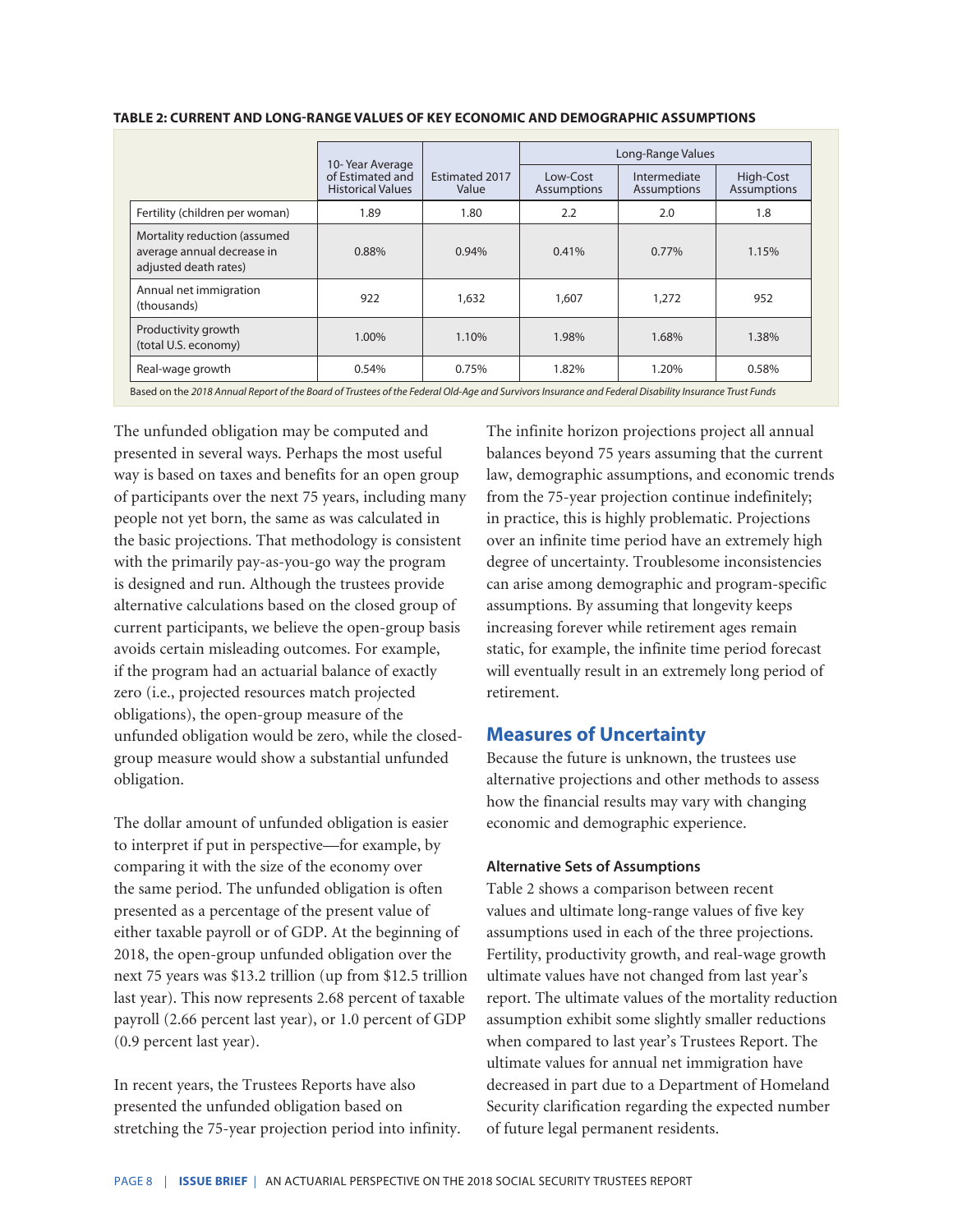|                                                                           | Results based on Intermediate<br>Assumptions, with one assumption changed at a time |                         |                       |  |
|---------------------------------------------------------------------------|-------------------------------------------------------------------------------------|-------------------------|-----------------------|--|
| <b>Sensitivity Assumption</b>                                             | Favorable<br>Change                                                                 | Intermediate Assumption | Unfavorable<br>Change |  |
| <b>Total Fertility Rate</b>                                               |                                                                                     |                         |                       |  |
| Ultimate total fertility rate                                             | 2.2                                                                                 | 2.0                     | 1.8                   |  |
| 75-year actuarial deficit                                                 | 2.46%                                                                               | 2.84%                   | 3.25%                 |  |
| Year of combined trust fund reserve depletion                             | 2034                                                                                | 2034                    | 2034                  |  |
| <b>Mortality Reduction</b>                                                |                                                                                     |                         |                       |  |
| Average annual reduction (in adjusted death rates<br>over 75-year period) | 0.41%                                                                               | 0.77%                   | 1.15%                 |  |
| 75-year actuarial deficit                                                 | 2.36%                                                                               | 2.84%                   | 3.36%                 |  |
| Year of combined trust fund reserve depletion                             | 2035                                                                                | 2034                    | 2034                  |  |
| <b>Real-Wage Growth</b>                                                   |                                                                                     |                         |                       |  |
| Ultimate percentage increase in wages in excess of CPI                    | 1.82%                                                                               | 1.20%                   | 0.58%                 |  |
| 75-year actuarial deficit                                                 | 1.78%                                                                               | 2.84%                   | 3.93%                 |  |
| Year of combined trust fund reserve depletion                             | 2037                                                                                | 2034                    | 2033                  |  |

#### **TABLE 3: SENSITIVITY TO VARYING ANY OF THREE KEY ASSUMPTIONS**

Based on the *2018 Annual Report of the Board of Trustees of the Federal Old-Age and Survivors Insurance and Federal Disability Insurance Trust Funds*

#### **Sensitivity Analysis**

The low-cost and high-cost projections change all the major intermediate assumptions at once in the same direction, either favorably or unfavorably. In contrast, there might be some interest in how the projections change when only one key assumption is changed at a time, either favorably or unfavorably. A sensitivity analysis shows exactly this. Just one assumption is changed at a time to determine the financial impact. Table 3 gives results of three sensitivity tests focusing on total fertility rate, mortality reduction, and real-wage growth. A significant component of the differences between low-cost, intermediate,

and high-cost projections is the real-wage growth (specifically the difference between inflation and real wages, or the real-wage differential). Actuarial balances as well as the projected depletion dates change materially based on changes to this component.

If the real-wage growth assumption were changed from 1.20 percent to 1.82 percent, for example, the actuarial deficit would be reduced from 2.84 percent of taxable payroll to 1.78 percent, and the year of trust fund asset reserve depletion would be extended from 2034 to 2037.